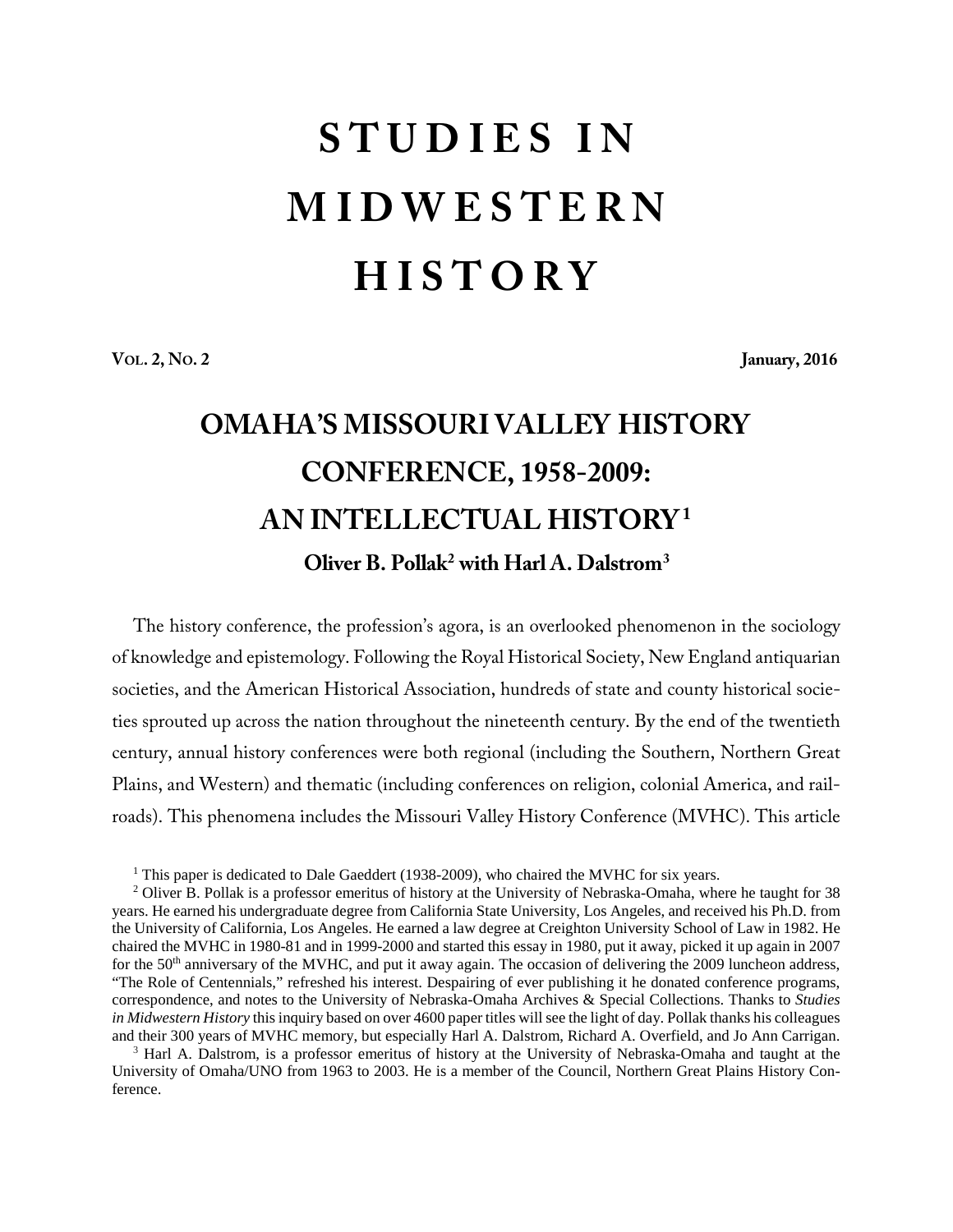examines the MVHC, which is still ongoing, from its launch in 1958 to 2009. During this period of time the conference, which has always been based in Omaha, has included about 4,600 scholarly papers and 125 luncheon and banquet addresses delivered by experienced and aspiring scholars. Thousands of CV's mention participating as a MVHC paper presenter, moderator, discussant, or attendee, and the first footnote of many published papers – including six journal articles or book chapters from your author – acknowledge the MVHC. $4$ 

| <b>Approximately 4638 Papers Delivered</b> |         |         |         |         |         |  |  |
|--------------------------------------------|---------|---------|---------|---------|---------|--|--|
| 1958-59                                    | 1960-69 | 1970-79 | 1980-89 | 1990-99 | 2000-09 |  |  |
| 21                                         | 144     | 1044    | 1165    | 1113    | 1151    |  |  |

The origins of the MVHC lie with Professor A. Stanley Trickett, an energetic anglophile who arrived at Omaha University, a municipal institution, in 19[5](#page-1-1)7 to chair the History Department.<sup>5</sup> In a 1958 "brainstorm," Trickett founded the Missouri Valley Conference of Collegiate Teachers of History, which would later become the Missouri Valley History Conference. The first conference featured five papers on history and six on classroom pedagogy. It would become an annual rite of spring for many historians located around the Midwest, but especially those who were in close proximity to Omaha.

The first conference met for one day on Friday March 14, 1958. The \$10 registration included three meals. In 1969 the \$4.50 registration and five meals totaled \$15.50. By 2009 registration cost \$60 and the two luncheons cost \$25 each. Of course, hotel expenses and the price of gasoline also rose over time. The conference was extended to two days, Friday and Saturday, in 1959, and to three days, Thursday, Friday, and Saturday, in 1969. The speakers in 1958 were John D. Hicks, author of *The Populist Revolt: A History of the Farmers' Alliance and the People's Party*[6](#page-1-2); Colonel Edward C. Dunn, from Leavenworth, a veteran of the Omaha Beach D-Day landing; and George L. Anderson, chair of the University of Kansas history department. Hicks was a Midwesterner who had earned his Ph.D. at the University of Wisconsin and had taught at the University of

<span id="page-1-0"></span><sup>4</sup> The six publications were featured in *Nebraska History*, *Journal of the West*, *Journal of Burma Studies* and also as chapters in two books.

<span id="page-1-2"></span><span id="page-1-1"></span><sup>5</sup> Harl A. Dalstrom provides an account of A. Stanley Trickett in Appendix B entitled, "A Remembrance and Appreciation of A. Stanley Trickett, MVHC Founder." 6 (Minneapolis: University of Minnesota Press, 1931).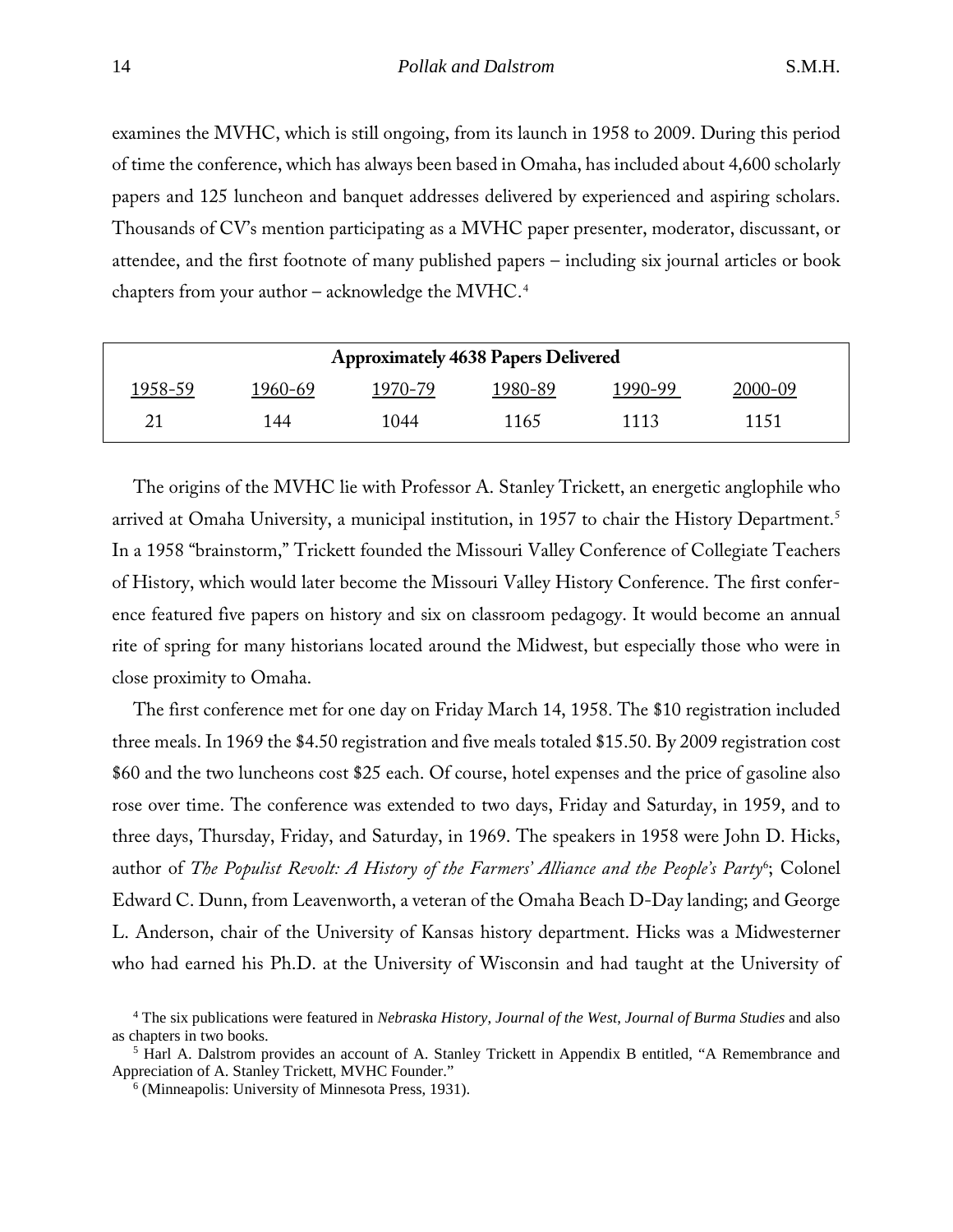Nebraska-Lincoln and the University of California-Berkeley and served as Mississippi Valley Historical Association president from 1932-1933.[7](#page-2-0)

The MVHC did not meet in 1963 because Omaha hosted the 56<sup>th</sup> annual meeting of the Mississippi Valley Historical Association (MVHA) at the Hotel Fontenelle in May 1963. At the MVHA Ray A. Billington delivered his presidential address, "Why Some Historians Rarely Write History: A Case Study of Frederick Jackson Turner" and John Harold Plumb presented on "British Attitudes to the American Revolution." "Local hospitality" under the chairmanship of A. Stanley Trickett "was unmatched." Attendance exceeded 1,100.[8](#page-2-1) The MVHA had been founded in Lincoln in 1907, but would soon change its name to the Organization of American Historians, a regional cession to nationalization and another reason for the emergence of regional history conferences to fill the gap left by a more nationally-oriented profession.

#### **GOVERNANCE**

Trickett, chair of the history department at Omaha University, served as MVHC General Chairman and appointed history faculty to manage the conference program (the Appendix lists all the chairpersons). The faculty shared invitations, publicity, and hospitality responsibilities. Chairing the program counted as "service" on a professor's annual report. Local arrangements were assisted by the College of Adult Education and then the College of Continuing Studies.

Department democratization started around 1967 but, as Harl Dalstrom has noted, "of course, this took time." It resulted in three year department chair terms and rotating committee appointments and scheduling responsibilities. By 1968 the MVHC program chair served for two years and received a reduced teaching load. The person handling the book exhibit stood in line as next chair, unless they were a graduate student or librarian. Professor Trickett became conference advisor in 1969. The program did not list specific coordinators for 1970 to 1973. MVHC became a non-profit corporation in 1981 and assumed all local arrangements.

The MVHC also served as a spark for the creation of the Northern Great Plains History Con-ference (NGPHC).<sup>[9](#page-2-2)</sup> Inspired in part by the success seen in Omaha, the NGPHC began in 1966,

<span id="page-2-0"></span><sup>7</sup> On Hicks as a Midwesterner, see Jon K. Lauck, *The Lost Region: Toward a Revival of Midwestern History* (Iowa City: University of Iowa Press, 2013), 35, 45.

<span id="page-2-1"></span><sup>8</sup> Samuel P. Hays, "The Fifty-sixth Annual Meeting of the Mississippi Valley Historical Association," *Mississippi Valley Historical Review* vol. 50 (September 1963), 264.<br><sup>9</sup> For a brief history of the NGPHC, see William E. Lass, "Historical Sketch of the Northern Great Plains History

<span id="page-2-2"></span>Conference, 1966-2015," *Studies in Midwestern History* vol. 1, no. 8 (October 2015), 74-83.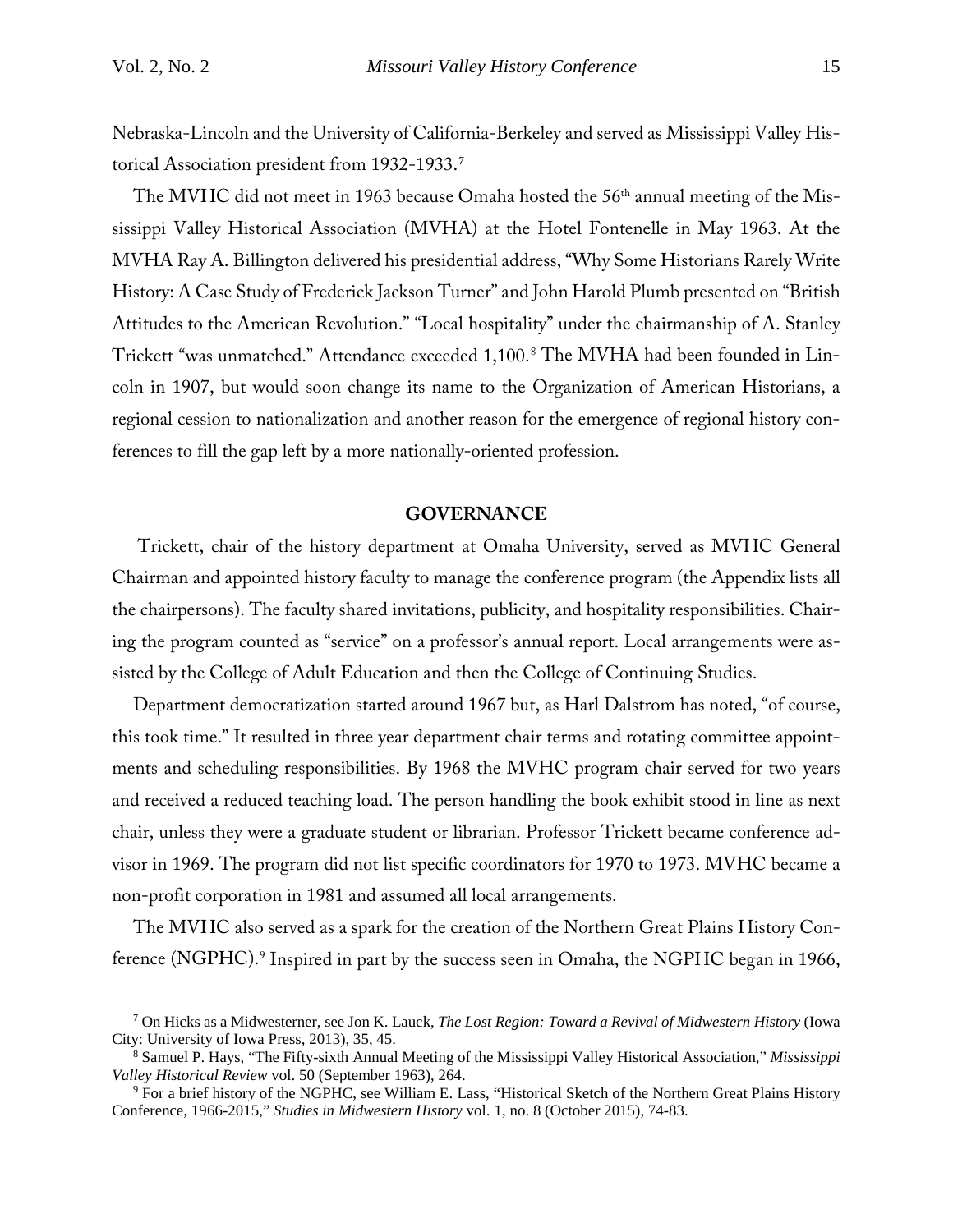met in the fall (opposite of the MVHC's spring meetings), and migrated every year. Harl Dalstrom states:

I recall that the first Missouri Valley Conference of Collegiate Teachers of History in 1958 met in the Eppley Library which had an auditorium. Professor D. Jerome Tweton, emeritus, University of North Dakota, also remembered this in a conversation we had at this year's 50th NGPHC, held in Bismarck. (In his early career, he taught at Dana, and coming to the Missouri Valley meeting was part of his inspiration for founding the NGPHC at Grand Forks in 1966.)

Omaha University faculty attended the second annual NGPHC in Winnipeg and for many years University of Nebraska-Omaha history faculty took a university vehicle to the "Northern," meandering to the Dakotas, Minnesota, Wisconsin, and Manitoba. During the 1990s professors Harl Dalstrom and William Pratt were awarded the Larry Rowen Remele Award for service to the NGPHC. Professor Larry Larsen of the University of Missouri, Kansas City, the most frequent non-Omaha MVHC attendant, also received the Remele Award. Perhaps the success of the MVHC influenced establishing the University of Nebraska-Omaha's European Studies Conference in 1975 and the Global Studies Conference in 1977. The motto may be, "Convene it and they will come."

In the late 1960s, the MVHC faced some adjustments. In 1968, host institution Omaha University, which had been founded as a Presbyterian college in 1908 but became a municipal college during the Great Depression, merged with the University of Nebraska.<sup>[10](#page-3-0)</sup> The conference's new home thus became the University of Nebraska-Omaha, or "UNO." In its 12<sup>th</sup> year, 1969, the conference changed its name from the Missouri Valley Conference of Collegiate Teachers of History to the shorter Missouri Valley History Conference. The three day conference strained UNO's facilities and campus parking so in 1970 the MVHC took the conference to an off-campus hotel site. In 1971 the conference assumed its present configuration of two luncheon speakers. Despite the change of name the MVHC still welcomed all level of educators, the public, and students.

<span id="page-3-0"></span><sup>10</sup> See Tommy R. Thompson, *A History of the University of Nebraska at Omaha, 1908-1963* (Dallas: Taylor Publishing, 1983).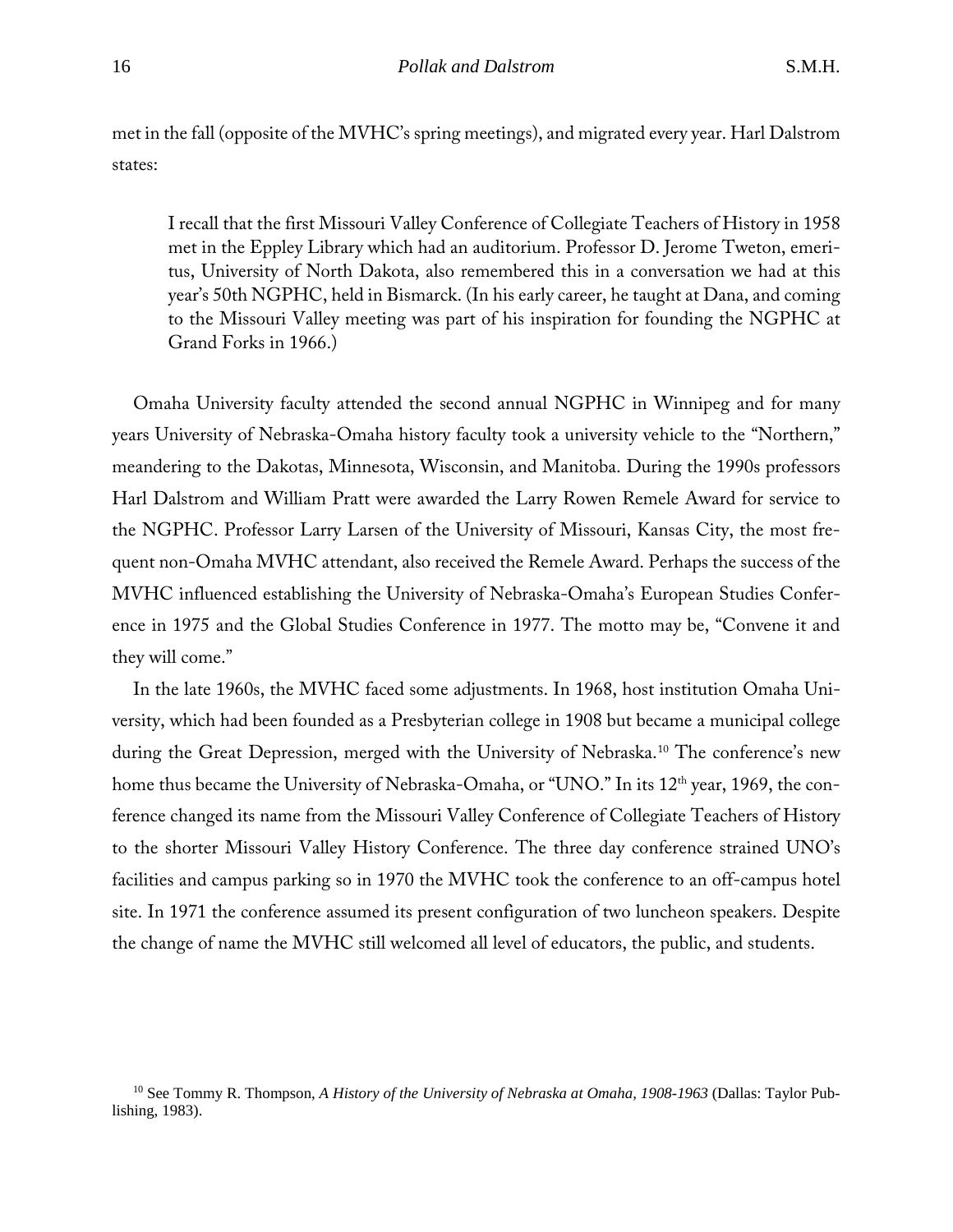#### **LUNCHEON SPEAKERS**

Luncheon speakers have the task of stimulating the intellect following a meal. To find luncheon speakers, program chairs draw from personal contacts with graduate school colleagues, mentors, editors, and friends, and suggestions from faculty colleagues. While four luncheon speakers for the MVHC have been based at Yale, five have come from the University of Nebraska and the University of Minnesota and three from Northwestern, Kansas, Kansas State, and Illinois, clearly indicating a strong Midwestern tilt to the MVHC. International participants came from England, Canada, and Australia. Over time, communicating and recruiting participants shifted from letters, to telephone calls, and now email. UNO chancellors, vice chancellors, and deans have often introduced luncheon speakers, thus maintaining contacts between the history department and higher administration. The luncheons were usually dry, though wine appeared on a couple of occasions. Harl recalls selecting a speaker once took on greater proportions:

Sometime in the early 1970s when I was department chair, Professor Ert Gum got the idea that we should attempt to secure President Nixon as our principal speaker at the MVHC. This must have had the blessing of the University administration, so we had a luncheon meeting at the Omaha Club with Dick Herman, a key figure in the Nebraska GOP. Herman, who died recently, was at that time the U.S. member of the Canada-U.S. Boundary Commission, an obvious recognition of his service to his party. Herman's efforts notwithstanding, we got word that the President could not come, but we tried. This may not be worth mentioning, but at least I have noted the effort.

If this had materialized the governor or university president may have vied to introduce the chief executive. Presidents were frequently the subject of historical research, but most infrequent speakers at history conferences.

Luncheon speakers ran the gamut. I would like to have heard Harvey Wish of Western Reserve University in 1965 presenting "The Historian and the New Conservatism," in the wake of Lyndon Johnson's landslide victory over Barry Goldwater in the 1964 presidential election. In 1976 Gilbert C. Fite of Eastern Illinois University presented "Life and Society in the People's Republic of China, Observations Based on a Three Week Visit." I can't imagine what W. Eugene Hollon, University of Toledo, discussed in 1978, "Long Ago and Far Away: Reflections Upon Three Years at an Academic Outhouse." Other luncheon speakers included George Tindall, Robin Winks, Tamara Hareven, Linda Kerber, and Leon Fink.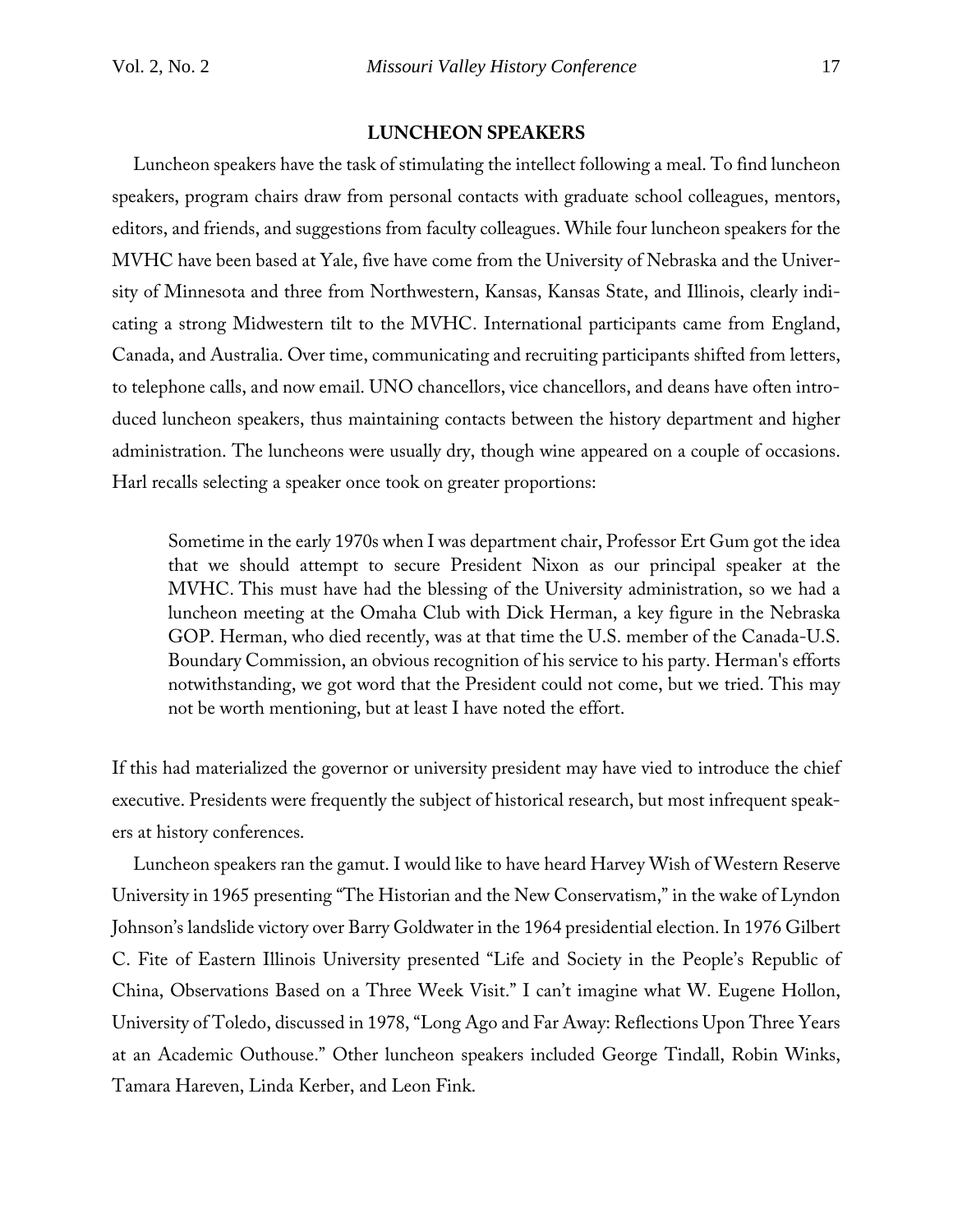Two OU/UNO faculty served as luncheon speakers. In 1959 Casper Yost Offutt, brother of Jarvis Offutt, the American flier killed in France in 1918 for whom Offutt Air Force base is named, was the speaker. Casper, a Yale graduate, followed his Department of State career in Latin America by teaching law at Creighton and history at Omaha University. He spoke on "Some Thoughts on Argentina Before and After Peron."[11](#page-5-0) Fifty years later, on the occasion of UNO's Centennial in 2009, I delivered, "Thinking Ahead: Why Centennials Matter," the first luncheon presentation to focus on Nebraska.

#### **MIDWESTERNESS**

Regional conference participants are predominantly from the area where the conference is held, though their interests and expertise may go well beyond the region.<sup>[12](#page-5-1)</sup> Accordingly, MVHC papers ran the intellectual range of time and space, local to global. The MVHC also reflected the sense of place and familiarity characteristic of the regional academic world. The objective of national, regional and topical conferences is to confer and share information. Regional conferences are generally less competitive to get on the program, cheaper, within driving distance, and more open to student participation. The conference is a step in the chain from ideation, research, writing, and audition, all in the pursuit of publication. For many graduate students at institutions close to Omaha, the MVHC provided an important and accessible step in that chain.

So, too, the programs of the MVHC reflected its Midwestern location. In 1960 Eugene Kingman, director of the Joslyn Memorial Art Museum, chaired a symposium, "Heritage of the Midwest." William J. Peterson of the State Historical Society of Iowa presented "Iowa and the Middle West's Heritage." T. Alfred Larson of the University of Wyoming presented "Influence of the Middle West upon the Mountain West." And, Jack W. VanDerHoof, from Kansas Wesleyan University, where A. Stanley Trickett had served as president from 1950-54, presented "Kansas – Lateness Lends Virtue." Topics on Wisconsin appeared in 1961 and North Dakota and Oklahoma in 1962. In 1963, Robert N. Manley, University of Nebraska, presented the first paper on Ne-

<span id="page-5-0"></span><sup>11</sup> Oliver B. Pollak, *To Educate and Serve: Centennial History of Creighton University Law School, 1904-2004*  (2007).

<span id="page-5-1"></span> $12$  The Southern Historical Association dates from 1934, and the Western History Association from 1961. The terms national, state, county, city, and region, followed by association, society, conference and convention are part of the American historical landscape.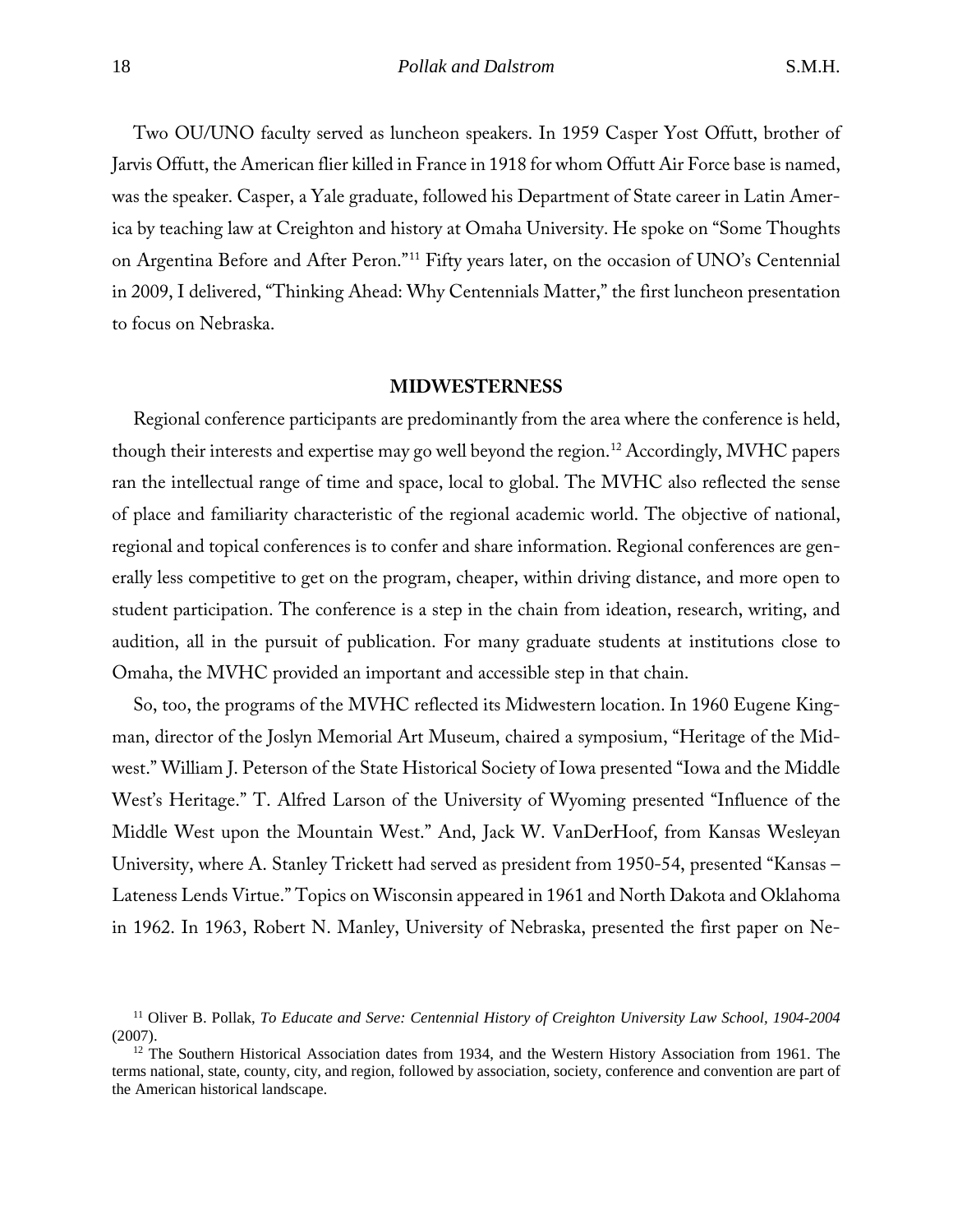braska, "Nebraska and the Federal Government: A Study in Frontier Individualism." There continues to be a Midwestern ambience to the conference and it continues to serve as a meeting place of those interested in the history of the Midwest. In 2014, for example, the Midwestern History Working Group held an organizational meeting at the MVHC and, the next year, it would become the newly-minted Midwestern History Association.<sup>[13](#page-6-0)</sup>

#### **PARTNERSHIPS**

The conference has joint ventures with Phi Alpha Theta and the Society for Military History. Phi Alpha Theta, the national history honor society founded in 1921, established an Omicron chapter at Omaha University in the 1930s. Trickett, who liked conventions generally and also belonged to the Royal Historical Society, became international president of Phi Alpha Theta. He invited prominent Cambridge and Oxford English historians, J. H. Plumb and A. L. Rowse, to Omaha. The first Phi Alpha Theta luncheon in 1962 became a regular feature in 1971. PAT gave undergraduate and graduate students an opportunity to actively participate in the conference.

The American Military History Foundation, established in 1933 and renamed the American Military Institute in 1939, became the Society for Military History in 1990. Its website claimed more than 2300 members in 2009. The Society has panels at the MVHC and the Northern Great Plains History Conference. Kevin Carroll of Arizona State University coordinated sessions through 2005 and set up a "Huddle" at the conference. The SMH at the MVHC named its award for best graduate student paper in Carroll's honor for his "generous and thankless service for many years."

#### **SOCIALIZATION, ORGANIZING, ROUNDTABLES, AND STALWARTS**

The geography of participation and regional networks provide links in the profession. Graduate school friendships formed at schools like Northwestern, Louisiana State, Iowa, and UCLA assisted recruitment. Mentors suggested to their students that presenting a paper at the MVHC could be advantageous.

Women and black historians started caucusing in 1972 in the wake of the Vietnam War and the Nixon presidency and this proved to be part of a widening arena of topics and activities for the

<span id="page-6-0"></span><sup>13</sup> Margery Beck, "Historians Seek Revival of Studying the Midwest," Associated Press (printed in *Lincoln Journal Star*), March 8, 2014.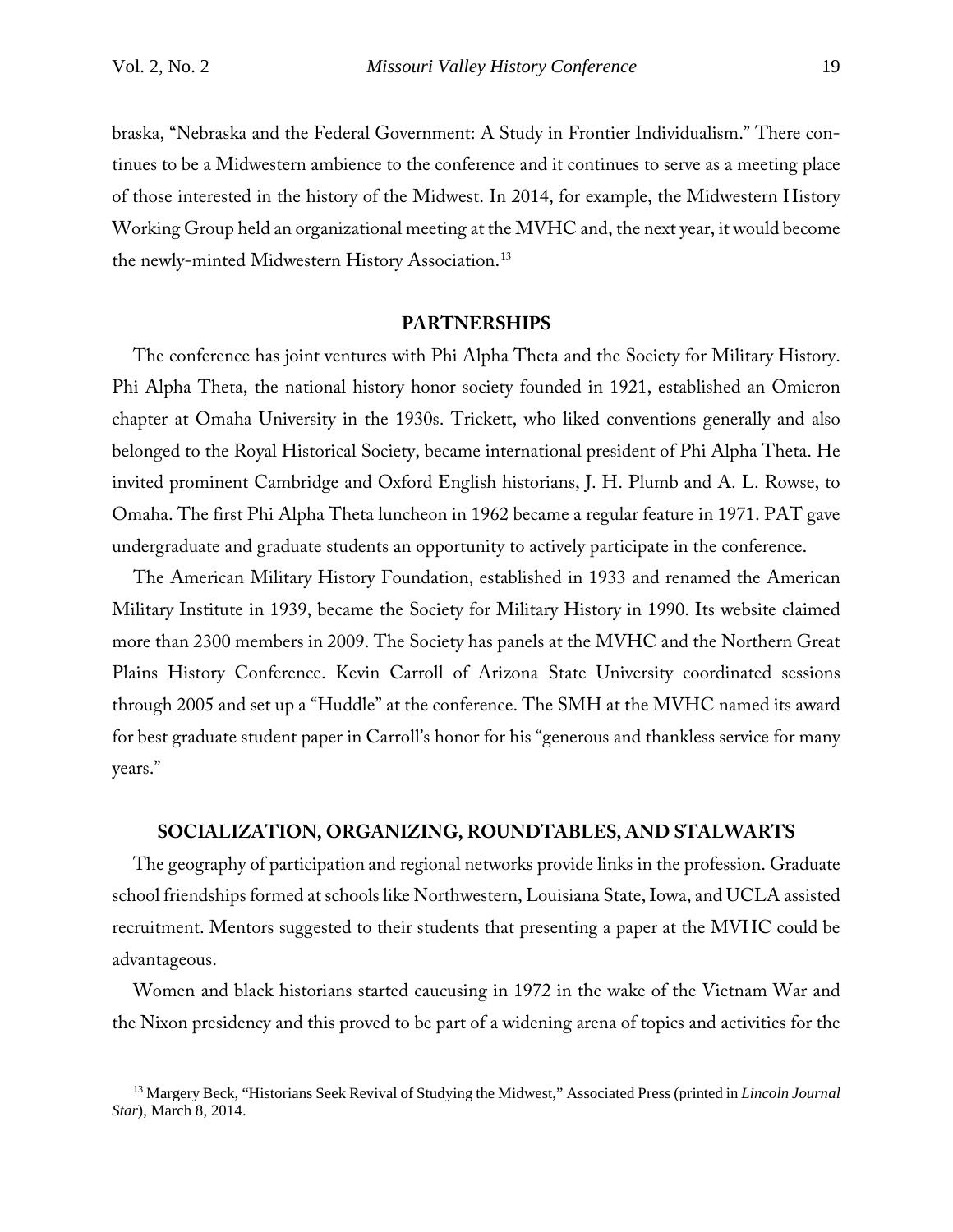MVHC. At the 1982 Silver Anniversary Program Dennis Mihelich convened the National Coordinating Committee for the Promotion of History, an affiliate of the AHA; Julien J. Lafontant convened the Black Studies Caucus; Jo Ann Carrigan and Jacqueline St John met with women historians; and Bill Pratt convened the Organizational Meeting for a Regional Labor History Society. In 1983 Napur Chaudhuri led the Caucus of Women Historians; William Pratt convened the meeting of the Farmer-Labor History Society; Walter M. Bacon organized the Caucus of Slavic and East European Historians; William B. Lemar and Robert Boy convened the Caucus of Military Historians; and Richard Overfield led the Caucus of College Teachers of World History. The University of Nebraska-Omaha introduced a world history course in 1981.

In 1998 we had the first Annual Nebraska History Scholars Roundtable. The topic was "The Past, Present, and Future of British Empire and Commonwealth History in the History Curriculum." Participants included Pradeep Barua, University of Nebraska-Kearney; Sister Mary M. Gillgannon; Dane Kennedy and Mark Lee, University of Nebraska-Lincoln; and Dick Overfield, Harl Dalstrom, and Oliver B. Pollak. We served sherry, reminiscent of the English faculty common room. The 2001 roundtable featured "Carbon Paper Dated Historians: Graduate Schools in the 1950s and 1960s," with reminiscences by JoAnn Carrigan, Harl Dalstrom, Lawrence H. Larsen, and R. Alton Lee, graduates of Louisiana State, Nebraska, Wisconsin, and Oklahoma.

Two frequent attendees deserve special mention. Harl Dalstrom's experience starts with the inception of the conference. Lawrence H. Larsen from the University of Missouri, Kansas City, has been the most frequent non-Nebraska attendee and a stalwart paper presenter in the area of urban, legal, and boss politics. He and his wife, Barbara J. Cottrell, wrote *The Gate City: A History of Omaha* (1982), and with Harl A. Dalstrom and his wife, Kay Calamé Dalstrom, *Upstream Metropolis: An Urban Biography of Omaha and Council Bluffs* (2007).[14](#page-7-0)

#### **HOSPITALITY AND CONFERENCE VENUES**

The conference venue provides food, meeting rooms, book exhibit space, and proximity to cultural and evening attractions. Historians have a travel industry reputation as the "cottage cheese group," unlike some other professions with higher spending drinking habits and expense accounts. Commercial text book publishers sponsored book displays with coffee and rolls, buffet breakfasts,

<span id="page-7-0"></span><sup>&</sup>lt;sup>14</sup> (Boulder: Pruett Publishing Company, 1982) and (Lincoln: University of Nebraska Press, 2007).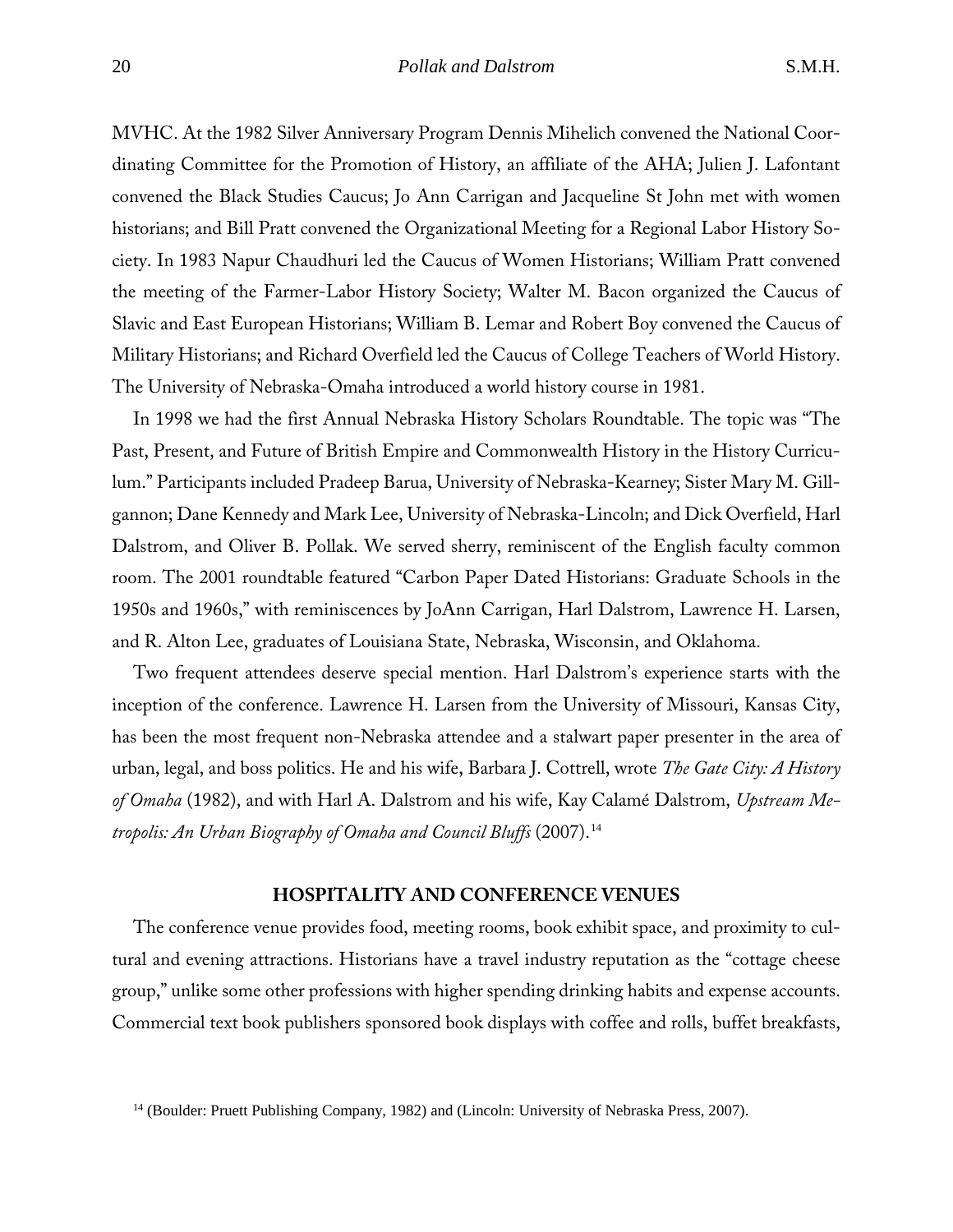and happy hour mixers. Over the years we observed publisher mergers, acquisitions, and bankruptcies. Hotel accommodations initially close to campus moved eastward, toward the Missouri River, to participate in the amenities within walking distance of the "Old Market," Omaha's downtown district.

| 1958-69                                                                                                                | Prom Town House Motor Inn, 70 <sup>th</sup> and Dodge, near campus    |  |  |  |
|------------------------------------------------------------------------------------------------------------------------|-----------------------------------------------------------------------|--|--|--|
| 1970                                                                                                                   | Hotel Fontenelle*                                                     |  |  |  |
| 1971-74                                                                                                                | Prom Town House Motor Inn <sup>**</sup>                               |  |  |  |
| 1975-79                                                                                                                | Ramada Inn West - 70 <sup>nd</sup> and Grover                         |  |  |  |
| 1980-85                                                                                                                | Regency West Hotel, 1999, 2000, renamed Park Inn Regency Lodge, 2001; |  |  |  |
| 1986-88                                                                                                                | Ramada, Ramada Central                                                |  |  |  |
|                                                                                                                        | 1989-2001 Regency West, Best Western, then Park Inn Regency Lodge     |  |  |  |
| 2002                                                                                                                   | Sheraton, downtown                                                    |  |  |  |
| 2003-15                                                                                                                | Old Market/Downtown Embassy Suites                                    |  |  |  |
| 2016                                                                                                                   | Magnolia (formerly Aquila Court and Sheraton)                         |  |  |  |
|                                                                                                                        |                                                                       |  |  |  |
| <sup>*</sup> Built in 1914; became part of the Eppley chain; closed in 1971; demolished in 1983, it became the parking |                                                                       |  |  |  |
| lot for the Roman L. Hruska Federal Courthouse.                                                                        |                                                                       |  |  |  |
| <sup>**</sup> Destroyed by a tornado on May 5, 1975.                                                                   |                                                                       |  |  |  |

The chancellor hosted and underwrote the Friday evening social gathering at one of Omaha's increasingly numerous cultural attractions such as the Durham Western Heritage Museum, Boys Town Hall of History, Joslyn Memorial Art Museum, Joslyn Castle, Gerald R. Ford Conservation Center, Omaha Healing Arts Center, Thompson Alumni Center, the Hot Shops Art Center, Kaneko, and the 40<sup>th</sup> floor of the First National Bank Tower. Hotel meeting rooms had iconic geographic names like Big Blue, Elkhorn, Platte, Missouri, Omaha, Council Bluffs, as well as the prosaic Executive Room.

#### **HISTORIAN'S ALLIES AND PUBLIC HISTORY**

State historical societies, humanities programs, publishers, and editors see the MVHC as a way of reaching their constituents. The Midwest is well represented. The Kansas City Federal Archives, Strategic Air Command, Bureau of Indian Affairs, National Park Service, U.S. Corps of Engineers, Eisenhower, Hoover, and Truman presidential libraries, and the Huntington, Newberry and Folger libraries participated periodically. Nebraska Humanities administrators Ann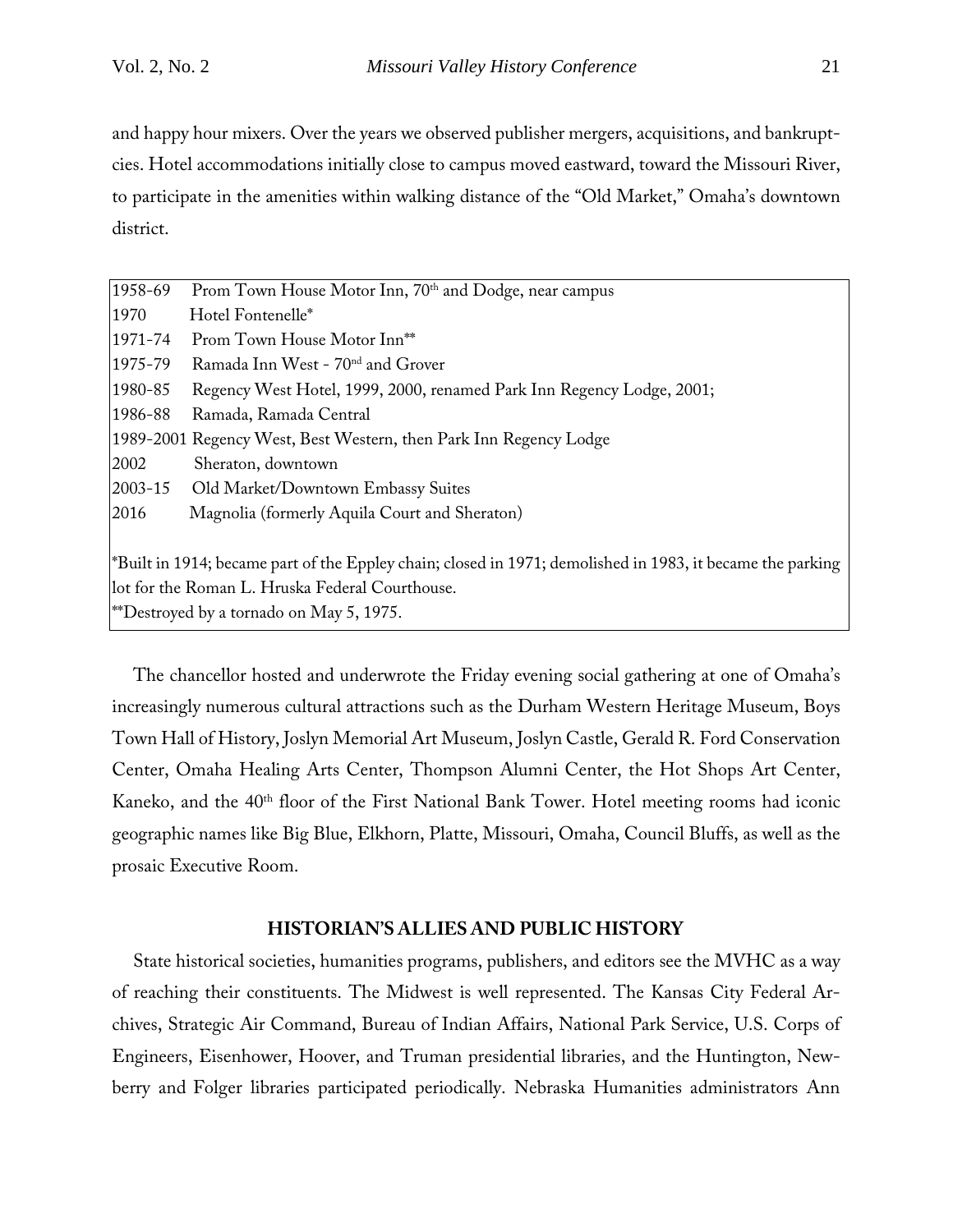Cognard, Sarah Rosenberg and Jane Renner Hood, moderated sessions and displayed their cultural wares. Marvin Kivett, James E. Potter, Larry Summers, and David Bristow, attended for the Nebraska State Historical Society. Editors from scholarly journals in Nebraska, South Dakota, Iowa, Minnesota, Oklahoma, and Kansas and university presses are often on the program contacting historians to facilitate the publication process. Editors of *Teaching History: A Journal of Method* and *Locus: An Historical Journal of Regional Perspectives*, which endured at the University of North Texas from 1988 to 1996, have also attended.

Editors keep an eye on the MVHC in other ways, too. My history of the OU/UNO history department was rejected by several journals. For my swan song I presented the paper at the MVHC to an audience of three; not even my wife attended. The program mailing list included several editors. A few days after the conference, to my exuberant surprise, an editor called asking about my paper. The article finally appeared as "Fifty Years of Teaching History at Omaha University, 1908-1957," in the *Journal of the West*.

#### **PAPER TOPICS**

#### *Presidents*

The American presidency has fascinated historians. The first MVHC conference revealed this attachment: John D. Hicks presented "Theodore Roosevelt, A Man of His Times," and Arthur G. Umscheid, "The Woodrow Wilson Centennial and the State of Wilson Writings." But this interest has declined over time. Papers regarding the presidency declined from about nine percent between 1958 and 1969, to about three percent after 1970. There were 26 papers on Truman, 16 on Eisenhower, 13 on Hoover, 12 on Kennedy, 11 on Wilson and Theodore Roosevelt, eight on Franklin D. Roosevelt, six on Lincoln and Nixon, and four on Taft. Unsuccessful candidates also had their day: John C. Frémont, Henry Wallace, Robert F. Kennedy, Harold Stassen, Hubert Humphrey, George McGovern, and Nebraska's own "Magnificent Loser," William Jennings Bryan. Twice, a first lady was discussed: Rosemary F. Carroll, Coe College, in 1994 presented "Lou Henry Hoover, the Early Years," and in 1995, "Lou Henry Hoover: The London Years, 1902-1916." Other aspects included panels on "Presidents and Prime Ministers" (1981); "Student Perceptions of Post Civil War Presidents, 1865-1981" (1984); "The Neoconservative Challenge to Liberalism and the Republican Party" (1987); "American Assassinations" (1990); and presidential ratings (1994).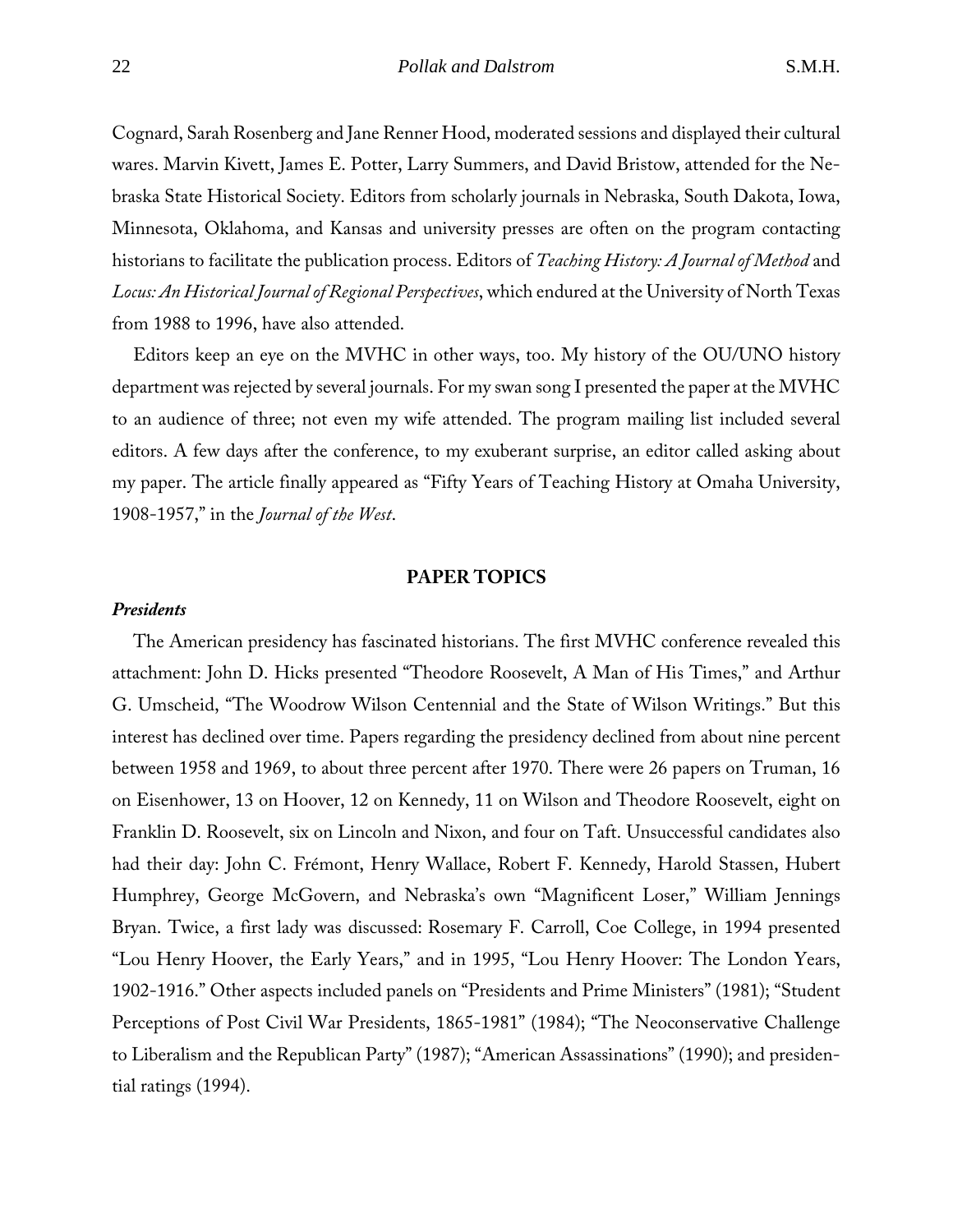#### *War and Revolution*

MVHC papers explored Greek and Roman exploits, American Revolution, War of 1812, American Civil War, Indian Wars, Spanish American War, Caribbean intervention, Mexican War, World War I, Spanish Civil War, World War II, Germany and Japan, Korea, Cold War, Vietnam, Panama, Granada, Falkland, Kuwait and Iraq, among others. American intervention and exit from Vietnam scorched a temporary lesion into America's foreign policy cortex, and Vietnam became grist for history conferences**.**[15](#page-10-0) In 1977 Phillip S. Paludan, University of Kansas, presented the first of thirteen Vietnam related papers, "My Lai and Shelton Laurel – A Psycho-Historical Dialogue," about the 1863 Confederate massacre of Union sympathizers. Paludan published *Victims: A True Story of the Civil War* in 1981. The aftermath of war, the GI Bill, reconstruction, disability and Agent Orange, peace studies, relations with former enemies, and the lessons of war exercise mind and pen.

#### *Centennials*

In graduate school I noticed how important books came out on the 100<sup>th</sup> anniversary of an event, in particular *The Making of the Second Reform Bill* (1966) by F. B. Smith. I admired the author's foresight to begin research a decade before the centenary. Centennials are popular occasions for MVHC presentations on topics such as Woodrow Wilson, Civil War, statehood, and presidencies. Omaha has a strong interest in the 1898 Trans-Mississippi Exposition, which appeared at the 1998 MVHC as "Commemorating the Centennial of the 1898 Trans-Mississippi Expo: A Multimedia Presentation." Subsequent conferences featured "The Legacy of the Indian Congress Exhibit of Omaha's Trans-Mississippi Exposition of 1898," "African Americans at the Trans Mississippi Exposition of 1898," and "Images from the 1898 Trans-Mississippi Exposition: Hidden Treasures at the Omaha Public Library."

#### *Gender, Race, and Ethnicity*

In 1964 Sister Mary McAuley (Gillgannon), College of St. Mary, delivered the first paper given by a woman, "The Apartheid and British Imperialism, 1870-1914." She also taught at UNO after

<span id="page-10-0"></span><sup>15</sup> I presented a paper on the topic in 1972: "The Four Empires of Vietnam," 1972, Central Africa Historical Association Conference, Salisbury, Rhodesia, published as *Vietnamese Conflict in Historical Perspective* (1973).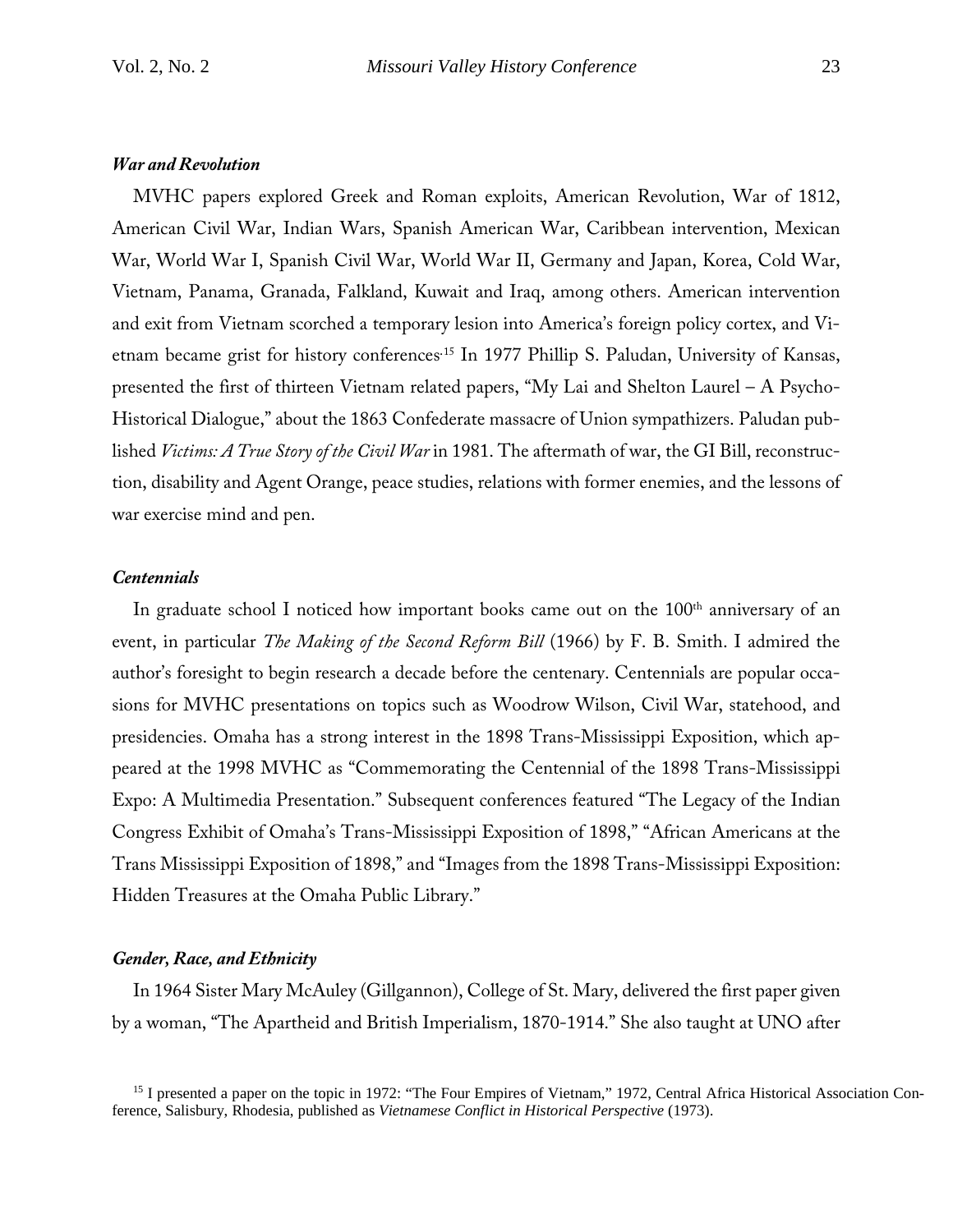her "retirement." Her repertoire included Irish history. Jo Ann Carrigan in 1969 was the first woman to chair a session. Ronald W. Hogeland in 1969 delivered the first paper on women's history, "The Female Appendage; the American Woman in the Federal Age." Glenda Riley delivered the first paper on women by a woman in 1970, "The Changing Image of the American Woman in the Early Nineteenth Century." The first women's history session occurred in 1972, "Women's Suffrage in Early 20<sup>th</sup> Century." In 1974 Jo Ann Carrigan, the first woman to chair the conference, promoted three panels devoted to women's history: Women and Radicalism, Women Studies, and Black Women in History and Literature. Caroline Robbins of Bryn Mawr was the first woman luncheon speaker in 1970 and her lecture was entitled "A Crisis of Conscience in the Atlantic Community." In 1985 and 2000 both luncheon speakers were women. In the twenty-first century 30 percent of the speakers were women. The 1973 program employed the terms chairman and chairwoman, which the 1974 program collapsed into chairperson. Nonetheless, Jo Ann Carrigan was still referred to as the Program Chairman.

Reviewing fifty years of titles reveals race language shifting from Negro, to Black, to Afro American, and to African American. Future researchers on ethnicity might trace interest in Chinese, Czech, German, Hispanic, Irish, Italian, Jewish, and other groups. For instance, the MVHC hosted 63 papers on Jewish subjects, (1969-79: 5; 1980-89: 22; 1990-99: 14; and 2000-10: 22).

#### *Historical Method*

Ideas from disciplines outside of history and even new historical methodologies may take several years to appear as subjects for historians. Members of the UNO philosophy department presented MVHC papers on Fernand Braudel and Michel Foucault and a paper on Orientalism stemming from Edward Said's seminal 1978 publication, hopefully influencing historians before these methodologies were too well worn. I was influenced by Geoffrey Barraclough's *An Introduction to Contemporary History* (1964) as were other historians who wrote about recent events. Some MVHC papers were written very soon after the events described, including "Carter, Somoza, and Human Rights in Nicaragua" (1982); "USA, *ia*; Reagan, *nein*: West Berlin and American Presidents, 1963-1982" (1984); and "Pilots for Clinton: The Airline Pilots Association in the Election of 1992" (1994). Sir Lewis B. Namier pioneered prosopography to identify the structure of English eighteenth century government, a method that locates political interconnections and influence. In 1971 Reid Holland of Oklahoma State University presented "Black Elites in American History: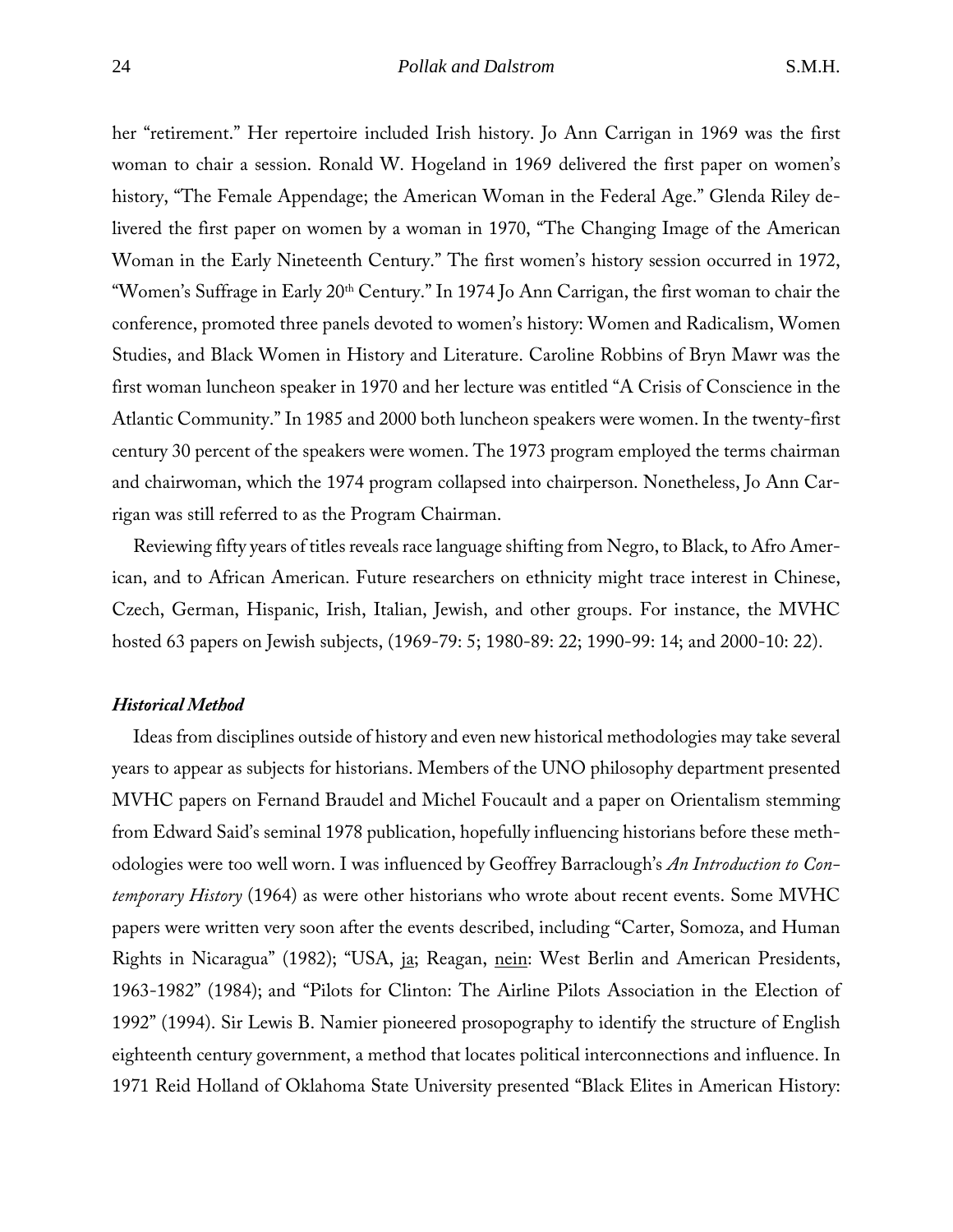A Collective Biography"; in 1972 Burton W. Folsom, University of Nebraska, presented "The Collective Biography: A Select Survey of American Literature"; and in 1982 Charles R. Middleton, University of Colorado, Boulder, presented "A Prosopographical Study of the Irish Aristocracy in the 1830's."

#### *Technology and Pedagogy*

Professor Trickett delivered a presentation in 1959 entitled "The Uses of the Overhead Projectors in College History Teaching." Captain Harry L. Baulch of the United States Air Force Academy followed in 1960 with "The Overhead Projector in the History Classroom." Overhead users know there are four ways to place a transparency on the glass, only one of which is correct. Since that time scholars have added color transparencies to their arsenal. The opaque projector provided another medium of illustration. Librarian Laurene E. Zaparozets introduced information technology in 1984 with "'Self-Service' Online Bibliographic Databases." More recently smart carts, Elmos, and Power Point have rendered the overhead projector obsolete in many eyes. Keeping up with the expansion of online resources is a disguised blessing. In 2008 the MVHC schedule went online, thus reducing the number of printed programs.

| 1986                                                                                               |  |  |  |  |
|----------------------------------------------------------------------------------------------------|--|--|--|--|
| "Clio's Computer: The Historian's Employment of Computer Techniques"                               |  |  |  |  |
| "From Floppy Disk to Printed Page: The Word Processor and Publication"                             |  |  |  |  |
| 1989                                                                                               |  |  |  |  |
| "In Print, Online, and Ondisk: 'State of the Art' for Humanities Scholars and Historical Research" |  |  |  |  |
| 1992                                                                                               |  |  |  |  |
| "Can We Teach an Old Discipline New Tricks? Computers and Historical Research"                     |  |  |  |  |
| 1993                                                                                               |  |  |  |  |
| "The Impact of Imaging Technology"                                                                 |  |  |  |  |
| 1997                                                                                               |  |  |  |  |
| "Searching Electronic Resources for Research and Teaching in History"                              |  |  |  |  |
|                                                                                                    |  |  |  |  |

#### *Print Culture, Foodways, and Quilts*

As my career matured I became increasingly interested in topics virtually unknown to historians in the 1950s but which blossomed in the last quarter of the twentieth century and these topics could be seen on the MVHC program. In 1988, for example, Andrew J. Dunar of University of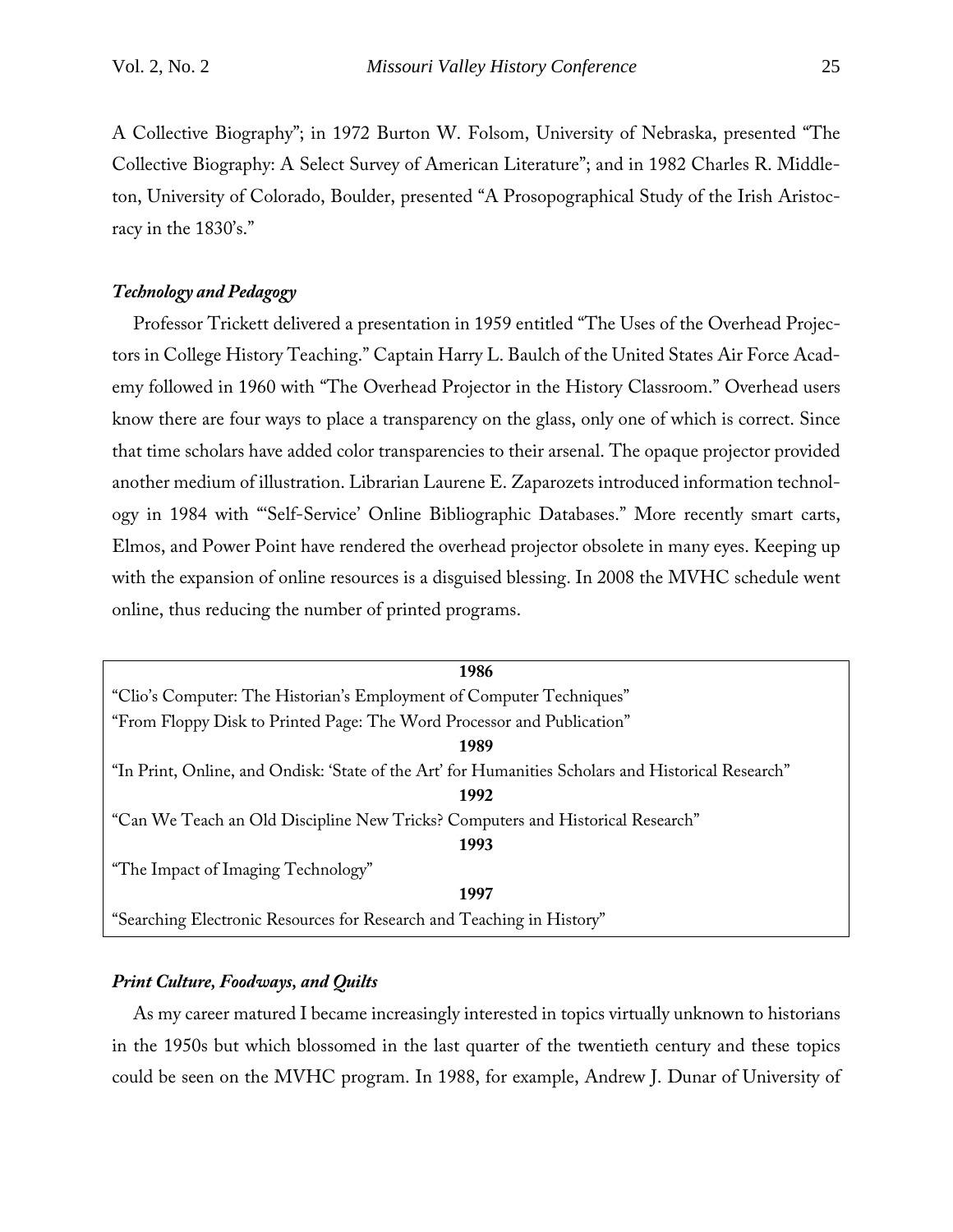Alabama at Huntsville presented "What Truman Read: Self-Education and the Presidency." Several recent studies have investigated the libraries and reading habits of leaders and literary personalities including Hitler, Stalin, Sir George Grey, and Marcel Proust. Literary history also became a topic at the MVHC and led to papers on Nebraska authors such as Willa Cather, Bess Streeter Aldrich, Wright Morris, Mari Sandoz, Loren Eiseley, and Tillie Olson.

Early traces of the burgeoning field of food history can be found in Homer L. Knight, Oklahoma State University, "English Game and Food Laws" (PAT 1967 luncheon address); and during the 1970s, "Hoover and Indian Famine"; "Food and the Cold War"; and "Food Production in the U.S.: The Myth and the Verity." Quilts emerged as a scholarly subject beyond the cultural and textile artifact. They became a voice of suffering veterans and those afflicted with HIV. They were the subject of a Tony Award-winning 1984 Broadway musical *Quilters.* In 1979 Evelyn Haller presented "The Quilt as Metaphor in Willa Cather's *One of Ours*." In 1989 Joseph F. Stonuey and Patricia Cox Crews, University of Nebraska, presented "Eight Decades of Nebraska Quiltmaking Traditions: 1860-1940." In 1993 Nancy Johnson, University of Nebraska-Kearney, presented "Crazy Quilt Legacy: Uncovered Myths of Women's Madness on the Plains." The International Quilt Study Center & Museum opened in Lincoln in 2007.

#### **CONCLUSION**

Founded and organized by Omaha University's history department, the MVHC is the longest standing professional gathering of historians in the Midwest. Although created as a Midwest regional conference, it had – and has – a national and global outlook. Papers cover virtually all time periods, thematic topics, and methodologies, often reflecting broader disciplinary trends within the field of history. Like the history profession itself, the Missouri Valley History Conference has progressed over the years to incorporate women and students; to think outside the box, and through inclusion make the box bigger; and to maintain a healthy smoke free environment.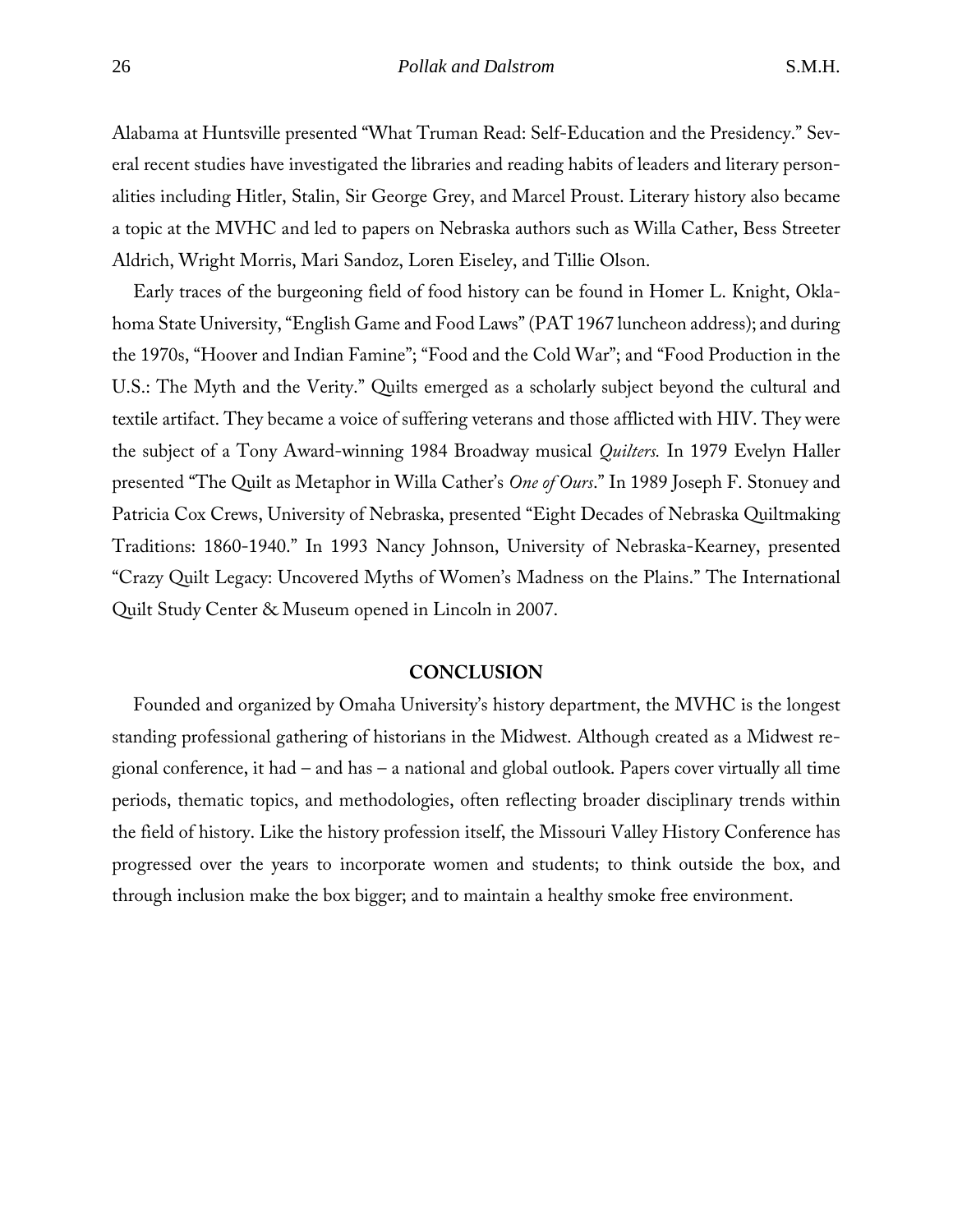### **Appendix A Program Directors**

| 1958-59 Thomas N. Bonner*     | 1985-86 Marian Nelson       |
|-------------------------------|-----------------------------|
| 1960-61 Frederick W. Adrian*  | 1987-88 Michael L. Tate*    |
| George A. Rothrock<br>1962    | 1989-90 Jerold L. Simmons*  |
| 1963 $56th$ annual MVHA       | 1991-92 William C. Pratt*   |
| 1964 Roy M. Robbins*          | 1993-96 Dale A. Gaeddert    |
| 1965-67 Ert J. Gum            | 1997-98 Lorraine M. Gesick  |
| 1968-69 Harl A. Dalstrom*     | 1999-2000 Oliver B. Pollak* |
| 1970-71 Richard A. Overfield* | 2001-02 Sharon E. Wood*     |
| 1972-73 Dale A. Gaeddert      | 2003-04 Tom Buchanan*       |
| 1974-75 Jo Ann Carrigan       | 2005-07 Moshe Gershovich    |
| 1976-77 Tommy R. Thompson*    | 2008-09 Maria Arbeláez      |
| 1978-79 Jacquelyn St. John    | 2010-11 Charles W. King     |
| 1980-81 Oliver B. Pollak*     | 2012-13 Jeanne Reames       |
| 1982-83 Bruce M. Garver*      | 2014-15 Dennis J. Smith*    |
| 1984 Jo Ann Carrigan          | 2016 - Martina Saltamacchia |

\*Published in field of Nebraska or Midwestern history.

**Appendix B "A Remembrance and Appreciation of A. Stanley Trickett, MVHC Founder" by Harl A. Dalstrom**

I can give some background on A. Stanley Trickett, but I do not recall visiting with him as to the founding of the Missouri Valley Conference of Collegiate Teachers of History in 1958. Considering his career, personality, and energy level it is no surprise that in his first year as Chair and Professor of History at the Municipal University of Omaha he was in all likelihood the guiding figure in creating the Conference.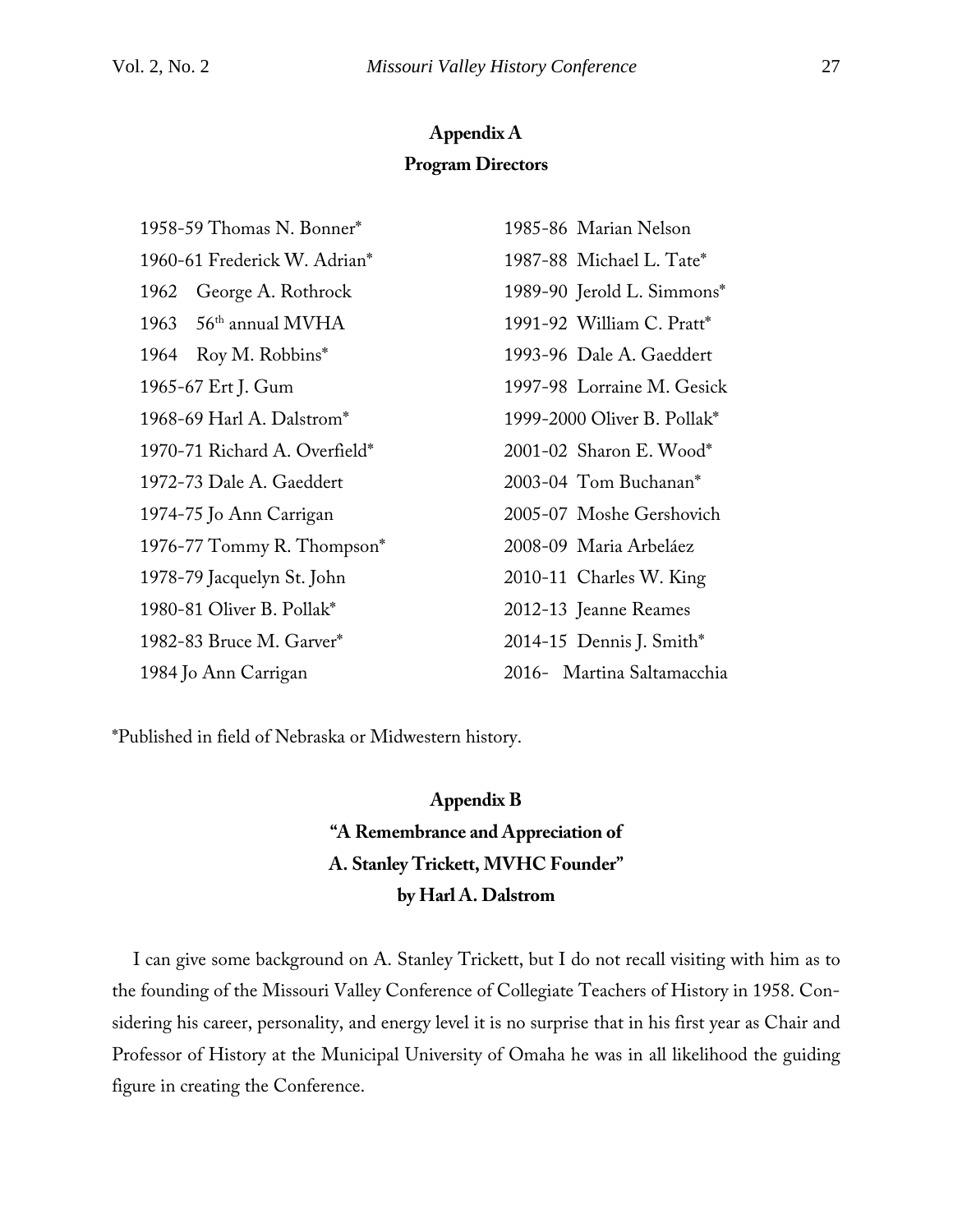In January 1957, the University of Omaha Board of Regents approved splitting the Department of History and Government into separate departments of History and Political Science and named Dr. A. Stanley Trickett, age 45, to be Professor and Chairman of the Department of History, which at the time of its creation had five historians, plus Dr. Trickett upon his arrival. I remember reading in the evening paper about his appointment and the creation of the separate department.

I began undergraduate study at the University of Omaha in September 1954 and soon decided to major in history. During the next three summers I earned enough credits to permit me to do graduate work in the 1957-1958 school year. That fall, I took Dr. Trickett's undergraduate survey of English history to 1688 and in the second semester I took his British Empire and Commonwealth course for graduate credit. In August 1959, I completed my M.A. and Professor Trickett was a member of my thesis committee. As a beginning historian it was a fine experience to attend the first and second Missouri Valley History Conferences in 1958 and 1959. In September 1959 I began Ph.D. work at the University of Nebraska which I completed in 1965, almost two years after having joined the University of Omaha faculty. In 1971, I succeeded Professor Trickett as chair of the Department of History.

Albert Stanley Trickett was born August 3, 1911, in Swinton, north of Rotherham in the West Riding of Yorkshire, England, the first child of Albert and Maud Mary (Stanley) Trickett. Four months prior to Albert Stanley's birth, England's census reported that his twenty-nine-year-old father worked as an "Axle Inspector." In 1914, the Trickett's emigrated to the United States, settling in Forksville, Sullivan County, in northeastern Pennsylvania, where the senior Albert Trickett was a Methodist minister. By 1920, he had a parish at Newfield, Tompkins County, in south central New York, not far from Ithaca. A decade later, after an apparent posting at Brunswick, Ohio (south of Cleveland)**,** and possibly other congregations, the Rev. Albert Trickett was back in New York, serving as a Methodist minister in Watkins Glen, Schuyler County. Living with Rev. Trickett and his wife Maud Mary in this community at the south end of Seneca Lake were their children, Albert Stanley, who came to be called "Stan," age 18; Gertrude, age 16, and Paul, age 7. Paul became a physician.

After prep school at Cazenovia, New York, A. Stanley Trickett attended Asbury College (now Asbury University), a Methodist school in Wilmore, Kentucky, near Lexington, where he graduated with a major in history in 1932. The following year, he received a master's degree from the University of Kentucky, with the thesis "The Siberian Policy of the United States, 1917-1918, A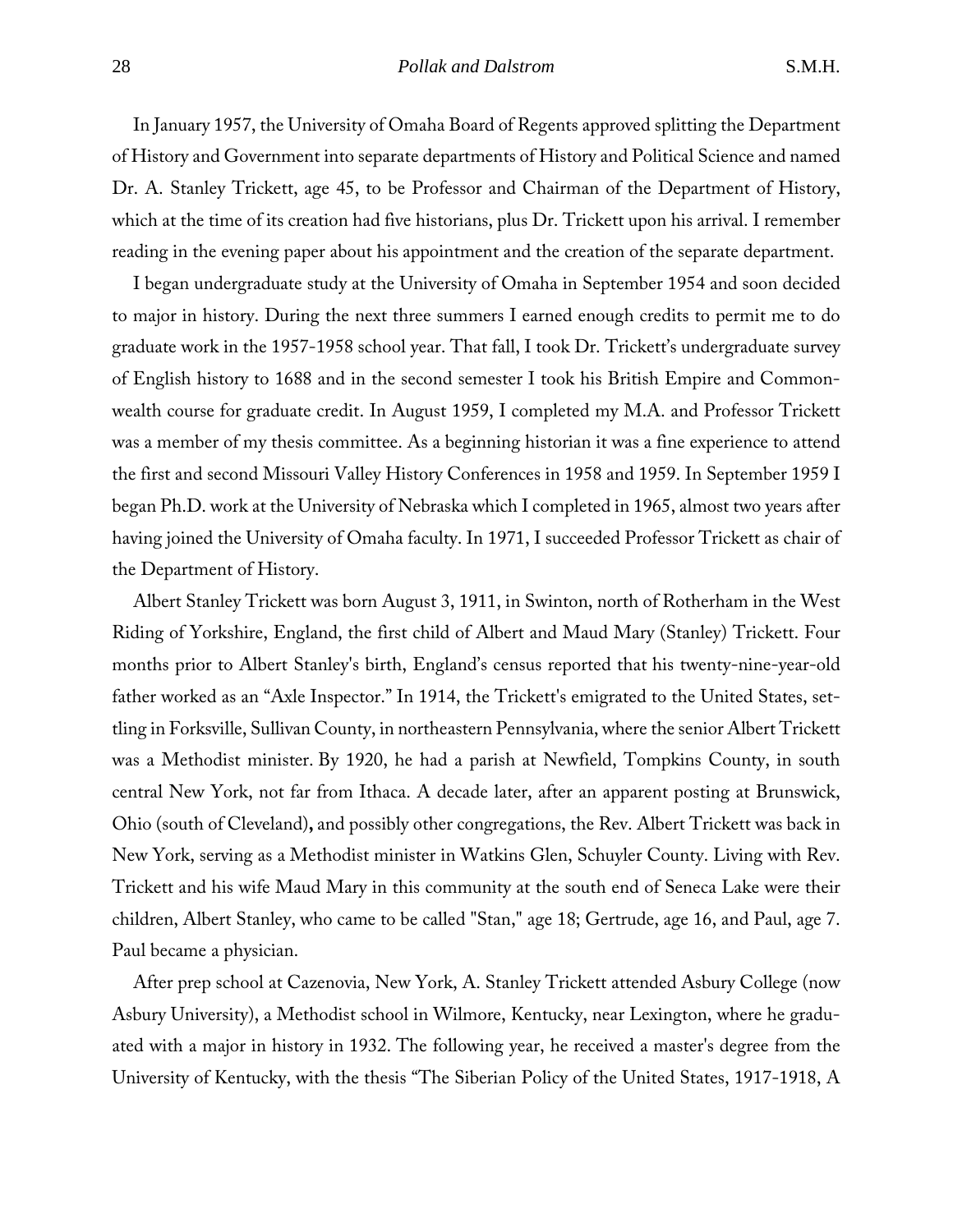Study of American Diplomacy Prior to the Siberian Expedition of 1918-20." In the meantime, in the summer of 1931, Stan had been chosen from Schuyler County to attend a Citizens Military Training Camp at Madison Barracks, New York. This month-long program would be the beginning of a long experience in the Army Reserves.

Trickett concluded that doctoral work was more affordable in England and went to the Victoria University, Manchester. Scholarships took him to the school of International Studies, Geneva, and the League of Nations' Institute of International Relations. Continuing his diplomatic history focus he finished his Ph.D. under the guidance of A.J.P. Taylor in Manchester, in December, 1935, with a dissertation entitled "Anglo-German Diplomatic Relations, 1898-1899."

By 1936, Trickett back in the United States, taught briefly at Northwestern University before becoming chair of History and Political Science at Drew University in Madison, New Jersey. He informally attended theology classes and was ordained "for service in education." He became a Methodist minister, and said, "It made quite a difference in my status during World War II. I'd been commissioned a lieutenant in the Field Artillery Reserve. Ten years later I was an Army chaplain!" Stan would become a major during the war and later remained active in the Reserve, attaining the rank of colonel in 1965.

On December 28, 1938, while on the Drew University faculty, Stan Trickett married Mary Patton Aughterlonie, in Falls Church, Virginia. Mary, a widow, was a native of Newburgh, New York. In 1940, the Tricketts were living at Chatham, New Jersey, a short distance from the Drew campus, and just west of New York City. During his time at Drew, Dr. Trickett did off-campus speaking and radio work, particularly a program called "Behind the International Headlines." In what must have been a most interesting experience, he spent the summer of 1938 in Europe.

During World War II, Trickett served in England, North Africa, Sicily, and mainland Italy, including service in the Fifth Army at Cassino. He became Deputy Theater Chaplain, and his work brought him three Papal audiences. He was aide to a Methodist bishop in visitations with U.S. forces over a large area and was at Buchenwald soon after the Third Reich collapsed.

Coming home after the war, Trickett was employed as Associate Secretary, Division of Foreign Missions, of the Methodist Church. From 1947 to 1949, accompanied by Mary, he returned to Europe where he served the World Council of Churches as secretary of its Reconstruction Department. Stan and Mary traveled extensively, including a trip to far northern Scandinavia, where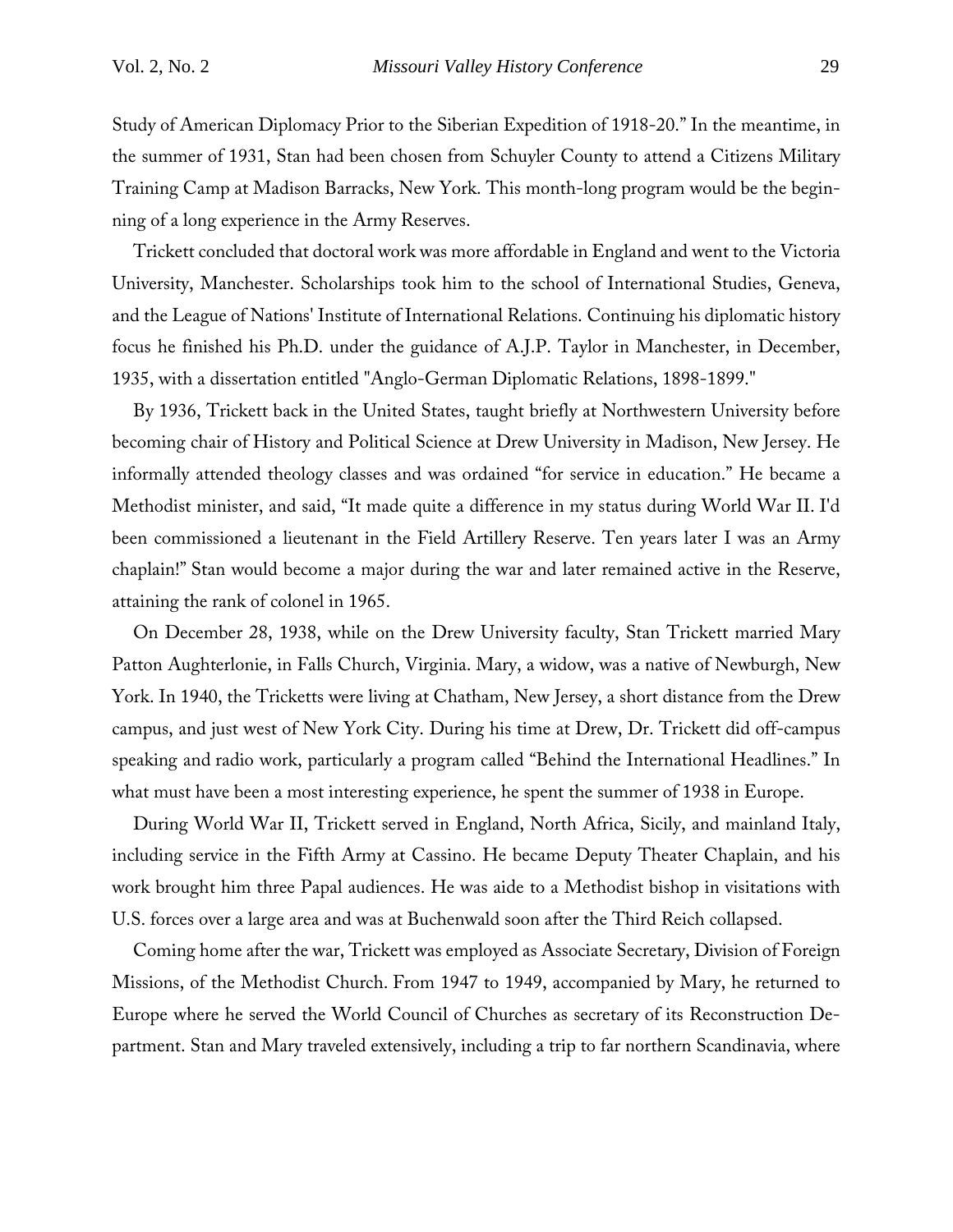he, Mary and three of her relatives carried a big supply of gasoline in cans for driving in this isolated area well above the Arctic Circle.

In 1949, the Tricketts returned to the U.S. via Africa and South America. Stan became dean at Kansas Wesleyan University in Salina and served as its president from 1950 to 1954. In the latter year he became Executive Director, Washington State Association of Non-Tax Supported Colleges and Universities. Except for a month while on an Army assignment to lecture to Protestant chaplains in Japan, Korea, and Hawaii, he held this position until he came to Omaha in 1957. During his Seattle sojourn he broadcast a series of network programs entitled "The Modern World."

When Stanley Trickett came to the University of Omaha, he was not a complete stranger. In April 1951, as President of Kansas Wesleyan, he had been the speaker at the University of Omaha's Honors Convocation and had addressed the school's Town and Gown Club. Three years later, he spoke again to the Town and Gown Club, evidence that he had won the respect of University of Omaha President Milo Bail.

Once settled with Mary in a house close to campus, Trickett immediately strengthened the history department's graduate program by establishing a Graduate Internship program. The "Graduate Interns" were ultimately designated graduate assistants. He was very active as a graduate instructor, particularly in seminar teaching and in M.A. thesis direction. His work on the university library committee was important in building the graduate programs in history and kindred areas.

Professor Trickett, although not a publishing researcher, served on the editorial board of *The Historian*, and authored highly perceptive book reviews that were fair to authors and helpful to readers. In this spirit he worked to create an academic environment that would build upon the existing research accomplishments of his department. Indeed, Dr. Roy M. Robbins, who came to the University of Omaha in 1954 as Professor of History and Director of the University's Graduate Division, had written *Our Landed Heritage: The Public Domain, 1776-1936* (Princeton University Press, 1942). Emerging as a distinguished scholar in the history of medicine was Dr. Thomas Neville Bonner who joined the department in 1955 and also taught the University's social science survey course. His *History of Medicine in Chicago, 1850-1950: A Chapter in the Social and Scientific Development of a City* (1957), *The Kansas Doctor: A Century of Pioneering* (1959), and *American Doctors and German Universities* (1963) were completed or published during his years at the University of Omaha.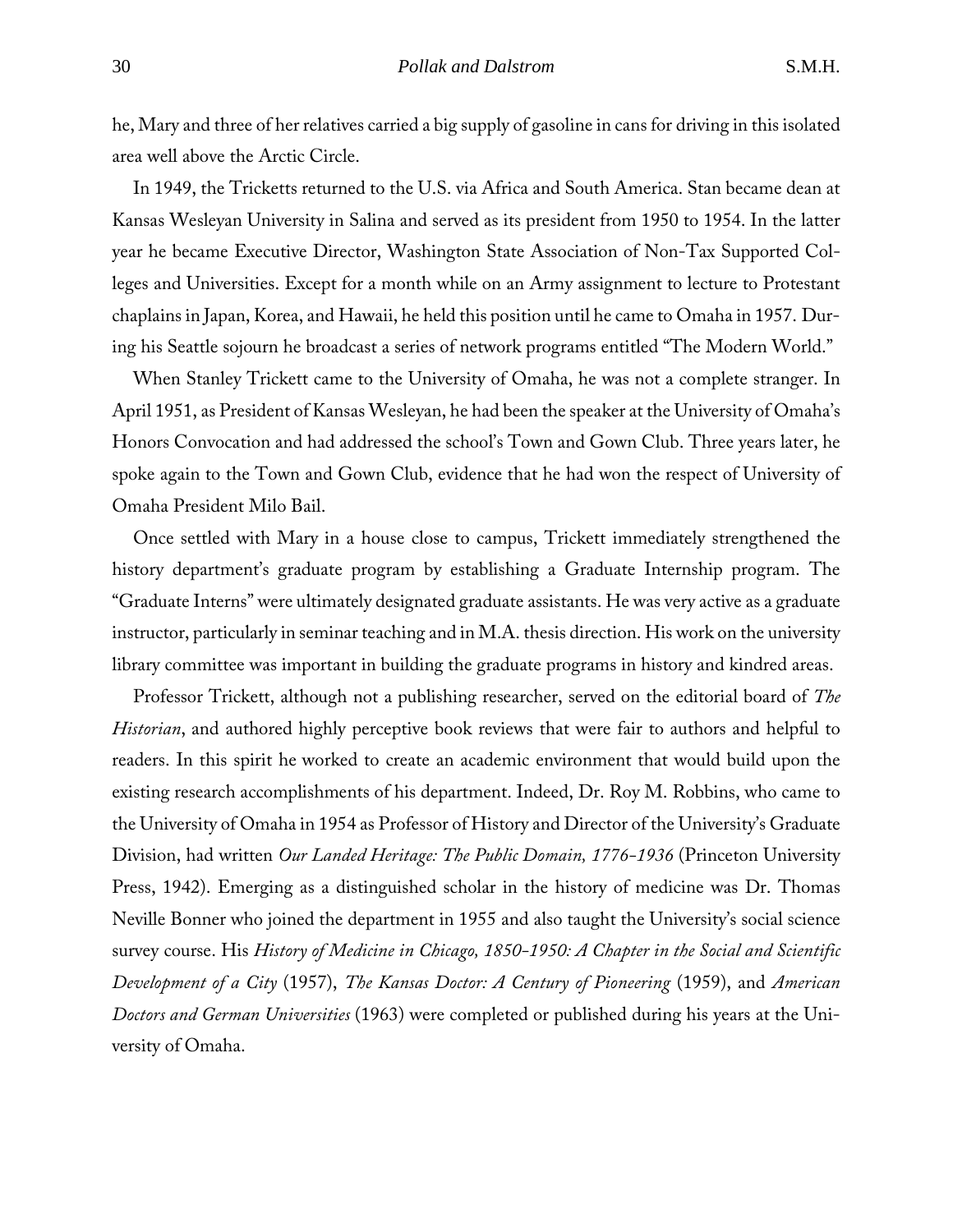A. Stanley Trickett had a "take-charge" personality. He distinguished himself in public service, particularly speaking engagements. In teaching and in public presentations, including the University's "TV Classroom," he obviously enjoyed what he was doing. He placed much emphasis upon counseling undergraduate and graduate students, and it is reasonable to say that his approach was "directive." In a well-publicized event not long after he came to the University of Omaha, he received the Award of Merit of the Federal Bar Association of New York, New Jersey, and Connecticut which emphasized his work in advising pre-law students.

He had a commanding voice and physical appearance, yet he was congenial and what we might call "a good schmoozer." In building the profile of his department and the University of Omaha, he had the blessing of President Milo Bail. His strong personality did not wear well with everyone**,**  and by the late 1960s a thrust toward democratization in the department led Professor Trickett to adjust successfully. This change reflected the evolution of the campus by the time of the merger in 1968 with the University of Nebraska.

Soon after coming to the University of Omaha, Trickett became a member of the Omicron Chapter of Phi Alpha Theta, the history honor society. Following his editorial board work on the society's journal, *The Historian*, he served successively as a councilor, vice president, and, from 1975 to 1977, as international president of the large organization.

Although Trickett had lived most of his adult life in or near large cities, his years at Kansas Wesleyan University and his work with private colleges in the state of Washington perhaps showed him that attendance at national conferences may not have been a practical option for many college history teachers. In addition to offering an outlet for the scholarship of academic historians within reasonable driving time of Omaha, an impressive array of nationally prominent historians were brought to the Conference as banquet speakers.

In 1958, the year of the first Missouri Valley Conference of Collegiate Teachers of History, the University of Omaha marked its fiftieth anniversary as an institution. Its first two decades as a private university had been a time of grim finances, and only with the attainment of municipal status and property tax support in 1930-1931 did it start to achieve a measure of security. The mid-1950s brought evidence of positive advance for the University of Omaha.

Milo Bail's hiring of administrators and faculty heralded a quest for dynamism and prestige at the University, and the appointment of Roy Robbins, Thomas Bonner, Trickett, and others reflected this thrust. In 1956, William T. Utley, who chaired the soon-to-be-divided History and